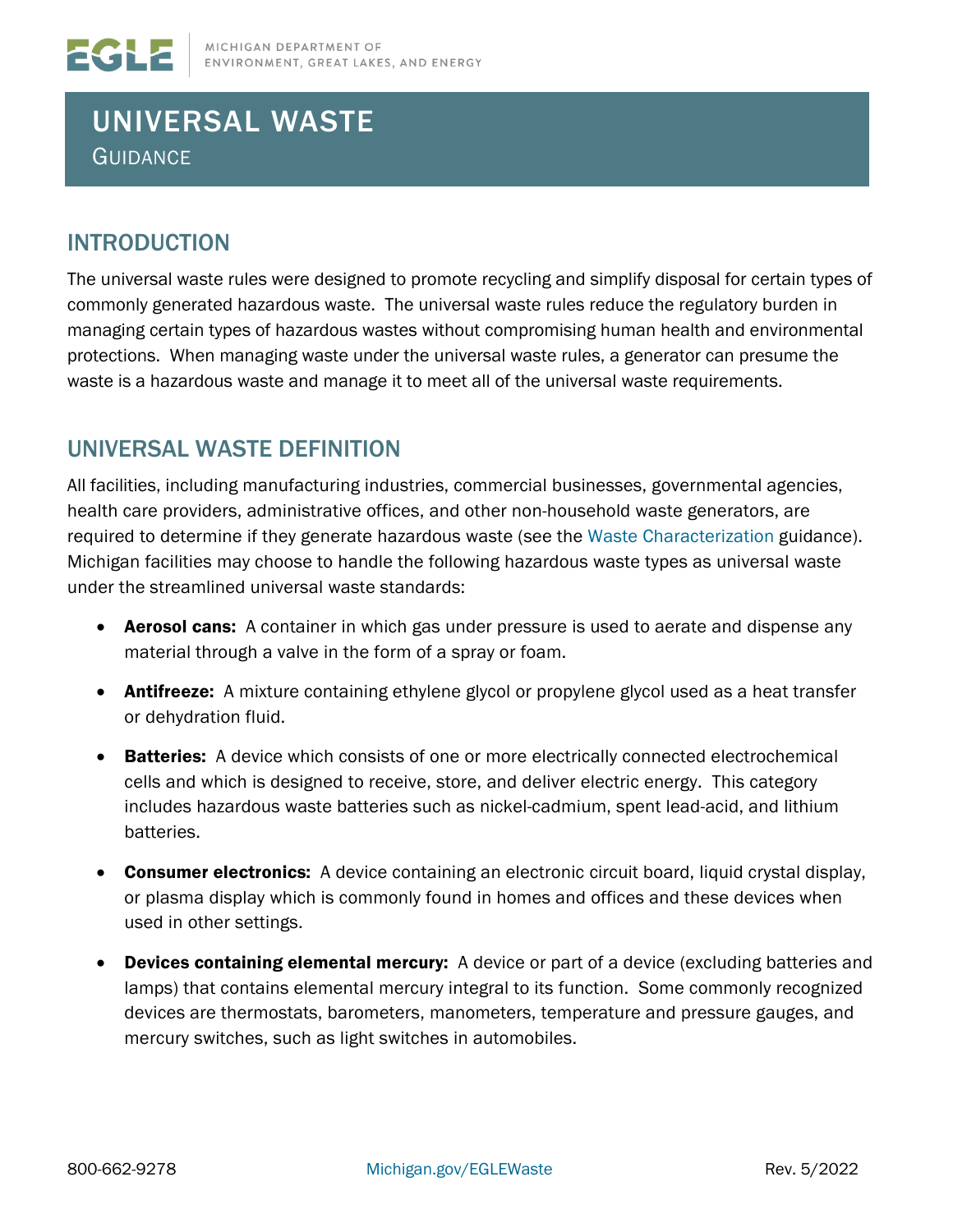- Lamps: The bulb or tube portion of a lighting device specifically designed to produce radiant energy, most often in the ultraviolet, visible, and infrared regions of the electromagnetic spectrum. Lamps can exhibit the toxicity characteristic for some heavy metals (i.e., mercury, lead, cadmium). Examples of universal waste lamps include incandescent, fluorescent, high intensity discharge, neon, mercury vapor, high pressure sodium and metal halide lamps.
- **Pesticides:** Certain suspended, canceled, or unused pesticides.
- **Pharmaceuticals:** Drugs for both human and veterinary use.

Universal waste has alternative management standards found in Rule 228 of the [Part 111 hazardous](https://www.michigan.gov/egle/-/media/Project/Websites/egle/Documents/Laws-Rules/MMD/Part111Rules.pdf)  [waste rules.](https://www.michigan.gov/egle/-/media/Project/Websites/egle/Documents/Laws-Rules/MMD/Part111Rules.pdf) Generators may elect to manage universal waste types following these standards instead of managing it as a fully regulated hazardous waste. The designation of consumer electronics, antifreeze, and pharmaceuticals as a universal waste type is unique to Michigan. Moreover, by February 22, 2022, EGLE is required to adopt new federal hazardous waste regulations for handling hazardous waste pharmaceuticals from healthcare and rescind the designation of pharmaceuticals as a universal waste type.

When households generate these types of wastes, they are not regulated in the same way unless the household waste is mixed with universal waste from a non-household. If mixed, the mixture must all be managed to meet the universal waste standards.

If generators choose not to handle these waste streams as universal waste, they need to manage them to meet the requirements that apply to their generator category. Those requirements vary depending on the weight of hazardous waste generated at the site each month. This information is used to determine the site's hazardous waste generator category — large quantity generator (LQG), small quantity generator (SQG), or very small quantity generator (VSQG) of hazardous waste. The more hazardous waste a site generates, the greater the hazard associated with the waste, and the more regulation the site must meet. To understand the generator categories and requirements that apply, see the [Hazardous Waste Generator Category and Summary of Accumulation Requirements.](https://www.michigan.gov/egle/-/media/Project/Websites/egle/Documents/Programs/MMD/Hazardous-Waste/Hazardous-Waste-Generator-Cagetory-Accumulation-Requirements.pdf)

Universal waste spill and cleanup materials are not eligible for management as a universal waste. The weight of the spill and clean-up materials must be included when making a site's monthly generator category determination. SQGs and VSQGs may consider using the episodic generator requirements found under Rule 316 of the [Part 111 hazardous waste rules](https://www.michigan.gov/egle/-/media/Project/Websites/egle/Documents/Laws-Rules/MMD/Part111Rules.pdf) to maintain their existing generator category. For a summary of the episodic generator requirements, see the [SQG Requirements](https://www.michigan.gov/egle/-/media/Project/Websites/egle/Documents/Programs/MMD/Hazardous-Waste/SQG-requirements.pdf) and [VSQG](https://www.michigan.gov/egle/-/media/Project/Websites/egle/Documents/Programs/MMD/Hazardous-Waste/VSQG-Guidance.pdf)  [Requirements](https://www.michigan.gov/egle/-/media/Project/Websites/egle/Documents/Programs/MMD/Hazardous-Waste/VSQG-Guidance.pdf) guides.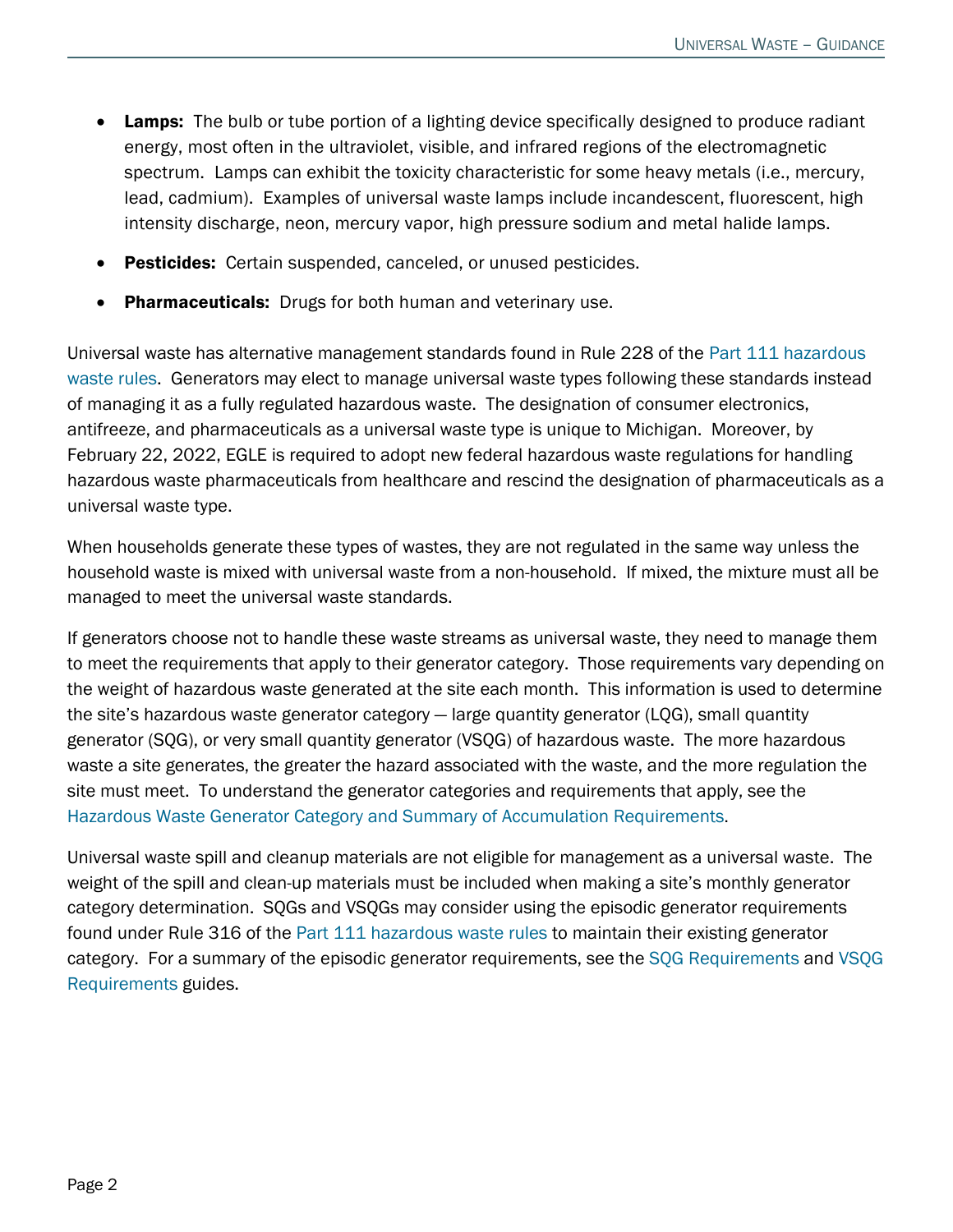# UNIVERSAL WASTE BENEFITS

Some of the biggest benefits to managing wastes under the universal waste standards include:

- The generator does not need to maintain elaborate waste characterization data, as the waste is being managed as a hazardous waste under the most stringent environmental standards for recycling or disposal.
- The generator does not include the weight of the waste when determining the site's monthly generator category. This can decrease a site's generator category, minimize the regulatory requirements the site must meet, and eliminate some of the recordkeeping needed for generator category determinations.
- The generator may accumulate universal waste on-site for up to one year, much longer than the 90 or 180 days allowed for LQGs and SQGs, respectively. This generally reduces cost by minimizing the number of pick-ups needed for recycling or disposal.
- The generator has greater flexibility in locating accumulation containers. Containers can be placed in areas convenient for staff. Universal waste containers do not have to be located at the point of generation under the control of an operator or in an accumulation area with secondary containment as is required when managing the waste under the SQG and LQG regulations.

### MANAGING UNIVERSAL WASTE

A business or government agency that generates or stores universal waste is a universal waste handler. Sites that recycle, treat, or dispose of universal waste are universal waste destination facilities. Destination facilities must comply with the state and federal requirements for recycling, treating, or disposing of hazardous waste.

Universal waste handlers are classified as Small Quantity Handlers (SQH) or Large Quantity Handlers (LQH) depending on the amount of universal waste accumulated at any one time. SQHs accumulate less than 5,000 kilograms(kg) (11,000 pounds) total of all universal waste types combined at any time. LQHs accumulate 5,000 kg (11,000 pounds) or more of all universal waste types combined at any time. This designation as a LQH is retained through the end of the calendar year in which this amount of universal waste accumulated exceeds the SQH limit.

The following table describes the requirements for both categories of universal waste handlers: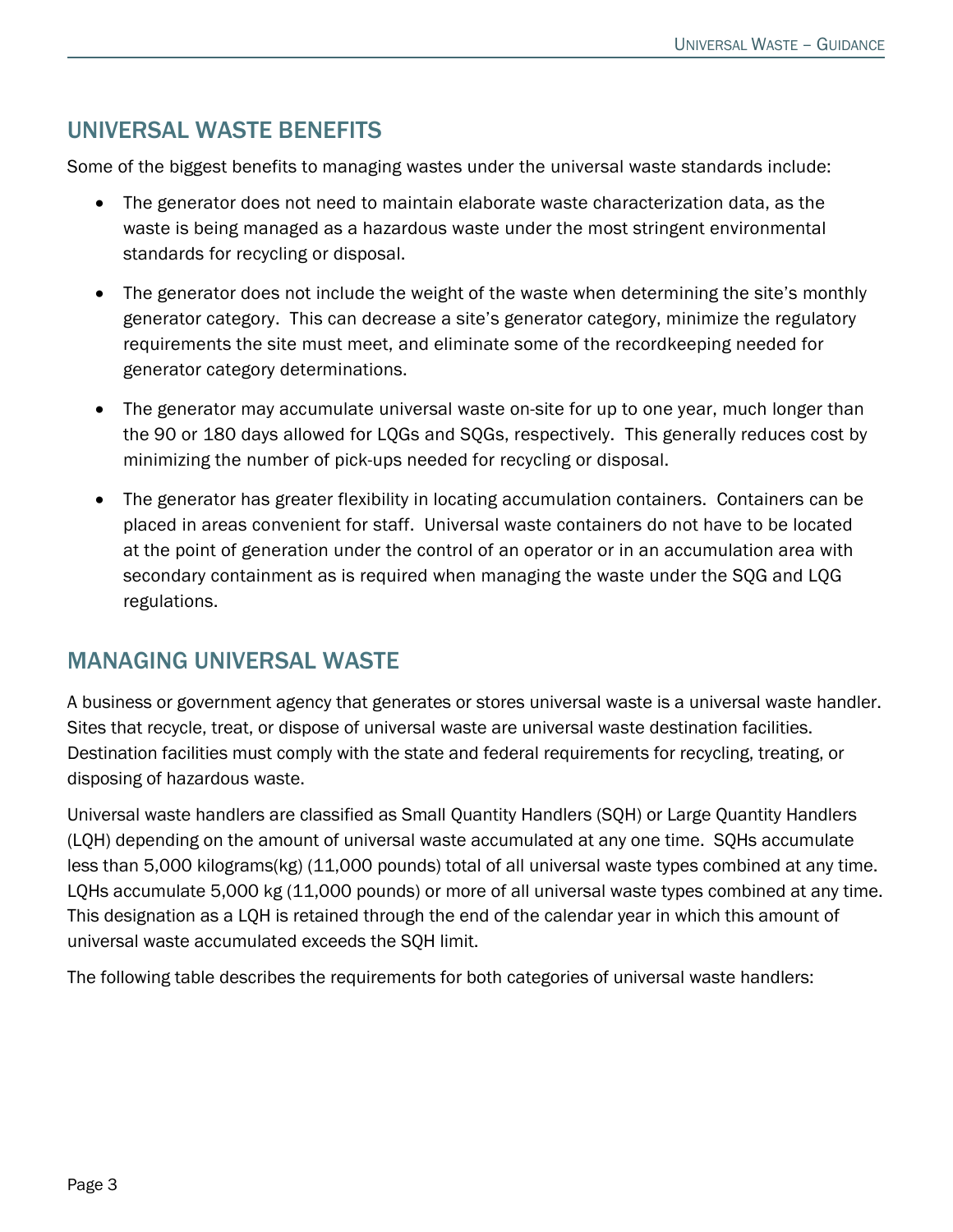#### REQUIREMENTS FOR SMALL AND LARGE QUANTITIY HANDLERS OF UNIVERSAL WASTE

| <b>Topic</b>                                                                                                                                      | Requirement                                                                                                                                                                                                                                                                                                                                                                                                                                                                                                                                                                                                                                                                                                                                                                                                                                                                                                                                                                                                                                                                 |
|---------------------------------------------------------------------------------------------------------------------------------------------------|-----------------------------------------------------------------------------------------------------------------------------------------------------------------------------------------------------------------------------------------------------------------------------------------------------------------------------------------------------------------------------------------------------------------------------------------------------------------------------------------------------------------------------------------------------------------------------------------------------------------------------------------------------------------------------------------------------------------------------------------------------------------------------------------------------------------------------------------------------------------------------------------------------------------------------------------------------------------------------------------------------------------------------------------------------------------------------|
| <b>Site ID Number</b>                                                                                                                             | <b>SQH: Not required</b><br>LQH: Required before meeting or exceeding 5,000 kg of universal waste                                                                                                                                                                                                                                                                                                                                                                                                                                                                                                                                                                                                                                                                                                                                                                                                                                                                                                                                                                           |
| <b>Prohibitions</b>                                                                                                                               | Must not dispose, dilute, or treat universal waste except when responding to<br>releases. Some limited activities are allowed and highlighted below.                                                                                                                                                                                                                                                                                                                                                                                                                                                                                                                                                                                                                                                                                                                                                                                                                                                                                                                        |
| <b>Universal waste</b><br>accumulation<br>time limit                                                                                              | One year from the date the waste was generated or received from another<br>handler. The time limit must be tracked. Mark the universal waste with the<br>generated or received date or keep records to verify how long you have<br>accumulated it.                                                                                                                                                                                                                                                                                                                                                                                                                                                                                                                                                                                                                                                                                                                                                                                                                          |
| <b>Labeling</b>                                                                                                                                   | Required, see below.                                                                                                                                                                                                                                                                                                                                                                                                                                                                                                                                                                                                                                                                                                                                                                                                                                                                                                                                                                                                                                                        |
| <b>Accumulation</b>                                                                                                                               | Containers and tanks must be in good condition, structurally sound, and<br>compatible with the type of universal waste accumulated in them. Containers<br>and tanks must be accumulated in a manner that prevents any spills or releases.<br>Tanks must meet all requirement found under Title 40 of the Code of Federal<br>Regulations, Part 256, Subpart J.*                                                                                                                                                                                                                                                                                                                                                                                                                                                                                                                                                                                                                                                                                                              |
| <b>Employee</b><br>training                                                                                                                       | SQH: Employees must be informed of proper universal waste handling and<br>emergency procedures. Training records are not required.                                                                                                                                                                                                                                                                                                                                                                                                                                                                                                                                                                                                                                                                                                                                                                                                                                                                                                                                          |
|                                                                                                                                                   | LQH: Employees must be thoroughly familiar with proper universal waste handling<br>and emergency procedures. Training records are not required.                                                                                                                                                                                                                                                                                                                                                                                                                                                                                                                                                                                                                                                                                                                                                                                                                                                                                                                             |
| <b>Releases from</b><br>universal waste                                                                                                           | Must prevent releases of universal waste to the environment; must immediately<br>contain, clean up and properly characterize any such releases. Depending on the<br>type of universal waste and release, there may be release reporting requirements<br>under various regulations. Learn more at Michigan.gov/ChemRelease.                                                                                                                                                                                                                                                                                                                                                                                                                                                                                                                                                                                                                                                                                                                                                  |
| <b>Hazardous</b><br>waste<br>manifests/Land<br><b>Disposal</b><br><b>Restriction</b><br>(LDR)<br>notification<br>forms for off-<br>site shipments | Hazardous waste manifests and LDR notices are not required for shipments of<br>universal waste within Michigan. For shipments received from a state that does<br>not recognize the universal designation, or if a receiving state does not recognize<br>the universal designation, use a hazardous waste manifest and include a note in<br>Box 14 indicating waste was managed as a universal waste when in Michigan.<br>For shipments of pharmaceuticals from states that adopted Subpart P, use a<br>hazardous waste manifest, include the "PHARM" or "PHRM" code in Box 13, and<br>note in Box 14 that it was managed as a universal waste when in Michigan and<br>list all applicable waste codes for the shipment. If waste is liquid, a permitted,<br>registered and insured liquid industrial by-products transporter is required and<br>the shipment must be documented on a liquid industrial by-products shipping<br>document. If shipment is a hazardous material, US DOT packaging, labeling,<br>marking, placarding, shipping papers and training rules apply. |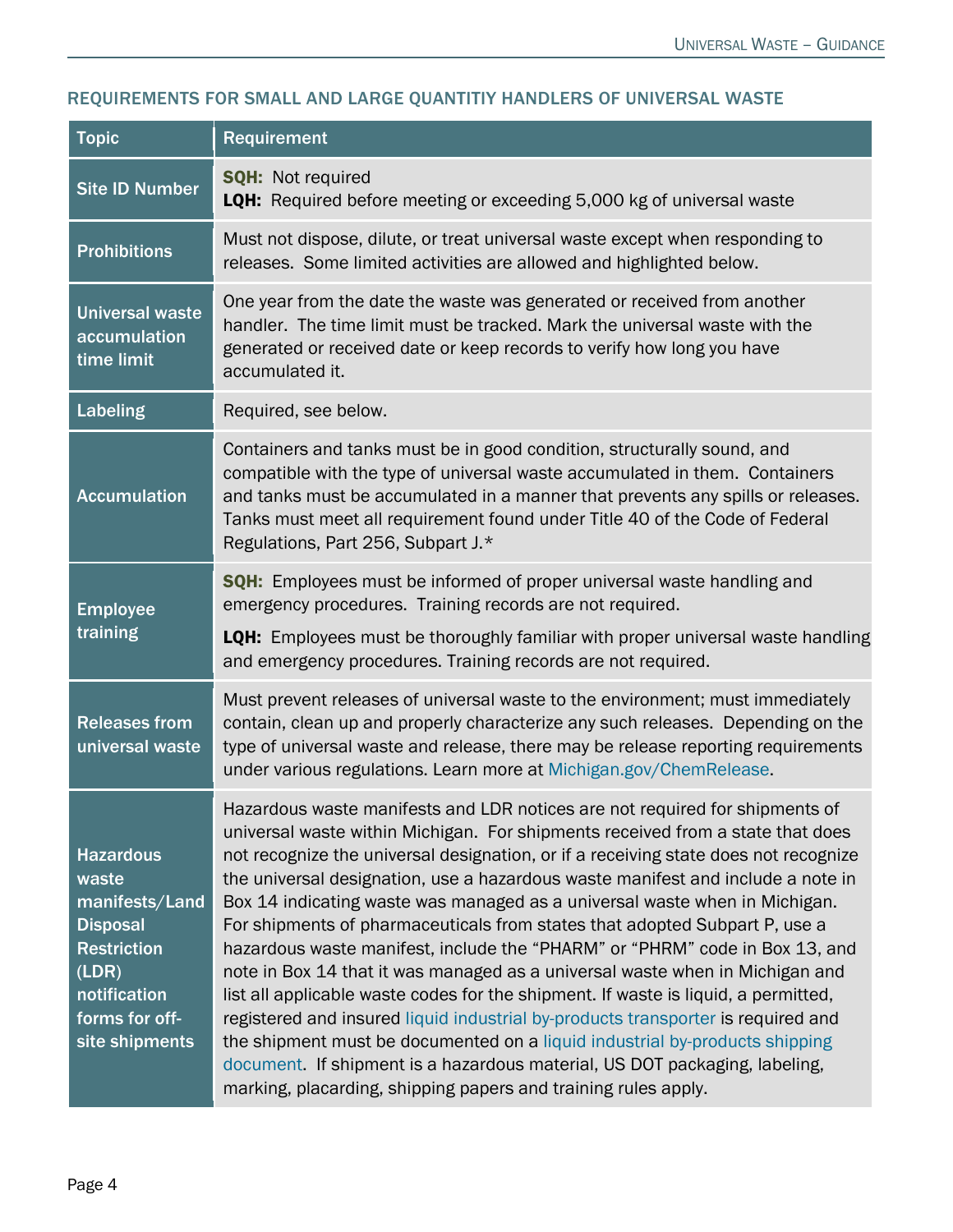| <b>Topic</b>          | Requirement                                                                                                                                                                                                                                                                                                                                                                                                                                                                                                                                                                                                                                                                                                                                                                                                                                               |
|-----------------------|-----------------------------------------------------------------------------------------------------------------------------------------------------------------------------------------------------------------------------------------------------------------------------------------------------------------------------------------------------------------------------------------------------------------------------------------------------------------------------------------------------------------------------------------------------------------------------------------------------------------------------------------------------------------------------------------------------------------------------------------------------------------------------------------------------------------------------------------------------------|
| Off-site<br>shipments | Ship only to a site that has agreed to accept the universal waste. Confirm the<br>universal waste destination facility receiving the shipment is an authorized<br>destination facility. If hauling own liquid waste generated from equipment which<br>you own, maintain required insurance for liquid industrial by-products transport.                                                                                                                                                                                                                                                                                                                                                                                                                                                                                                                   |
| <b>Recordkeeping</b>  | <b>SQH:</b> Not specifically required but is recommended to:<br>$\checkmark$ demonstrate SQH category is maintained, and<br>$\checkmark$ universal waste is accumulated for no more than 1 year.<br>Labeling and signage may be used for demonstrating compliance as well as<br>records.<br><b>LQH:</b> Must keep a record of each shipment received at, or sent from, the facility<br>for three years from the shipment date (e.g., logs, manifests, bills of lading). The<br>following must be recorded:<br>$\checkmark$ Name and address where the waste came from if received from another<br>handler or where it was shipped to.<br>$\checkmark$ Quantity of each waste type (e.g., batteries, electric lamps, pesticides, or<br>mercury containing devices) received or shipped out.<br>Date when shipment was received or sent out<br>$\checkmark$ |
| <b>Reporting</b>      | Required for universal waste handlers and destination facilities accepting<br>universal waste liquids from another universal waste handler.                                                                                                                                                                                                                                                                                                                                                                                                                                                                                                                                                                                                                                                                                                               |

#### REQUIREMENTS FOR SMALL AND LARGE QUANTITIY HANDLERS OF UNIVERSAL WASTE - Continued

\* Depending on the type and amount of universal waste being accumulated, secondary containment and surveillance may be required under the water regulations. To learn more, go to [Michigan.gov/Part5.](http://www.michigan.gov/Part5)

#### AEROSOL CANS

Aerosol cans are a common waste generated by most businesses. Aerosol cans contain a product and propellant under pressure. The product is released from the aerosol can (the container) in the form of a spray or mist when the nozzle is pressed to apply the product. As the product is used, the propellant is also used. An aerosol can is specifically defined under the hazardous waste regulations as a non-refillable container that:

- contains a gas compressed, liquified, or dissolved under pressure, for which the sole purpose is to spray a liquid, paste, or powder, and
- is fitted with a self-closing release device which allows the contents to be ejected by the gas.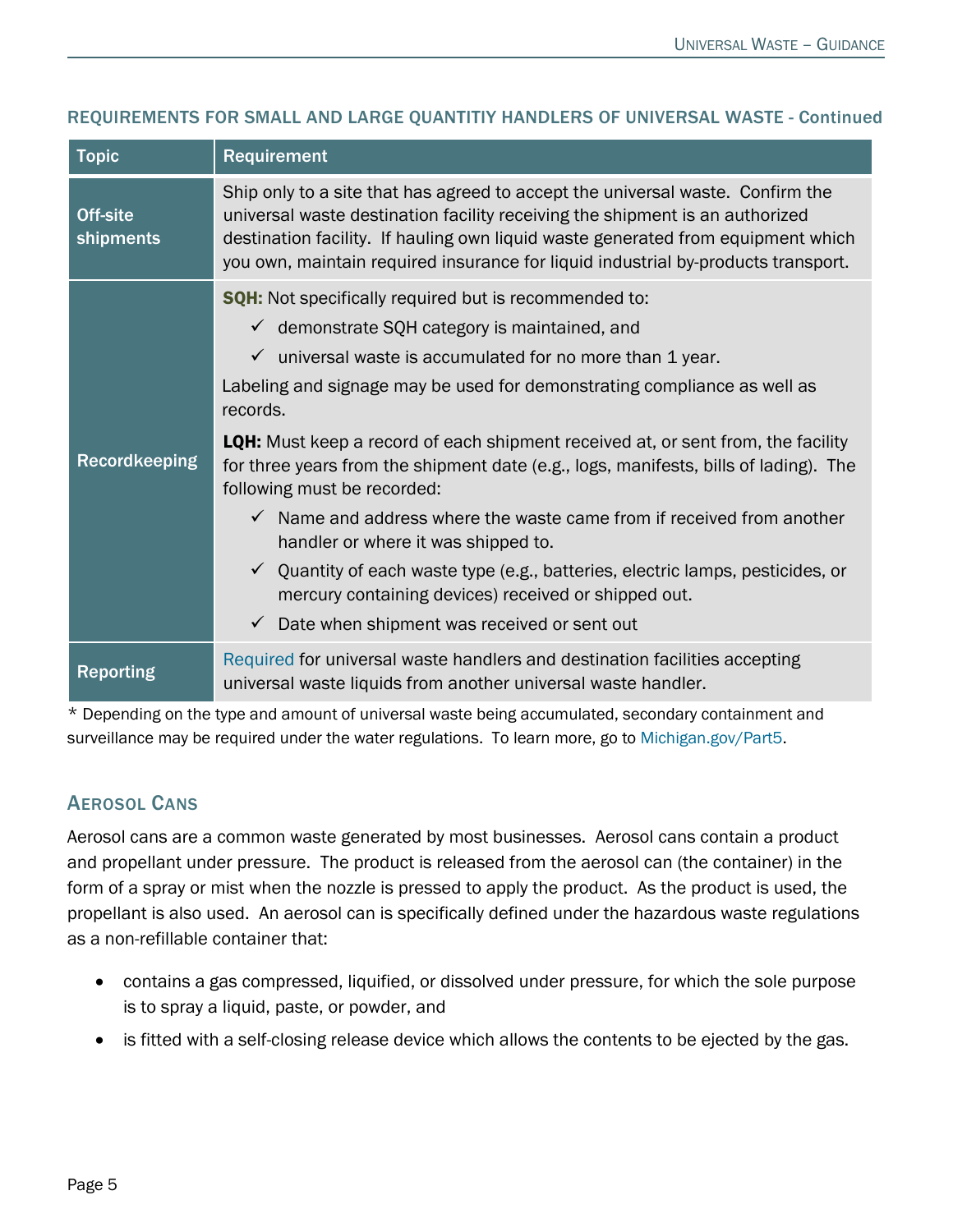Examples of products commonly dispensed using aerosol cans include:

- maintenance products (degreasers and cleansers)
- beauty products (hair sprays and perfumes)
- surface coating products (paints and varnishes)
- personal care products
- pharmaceutical products (inhalers), and
- pesticides (ant or wasp sprays)



Although EGLE does not consider empty aerosol cans a reactive hazardous waste, some states do and most solid waste vendors require special waste approvals for aerosols due to the explosion hazard they present when compacted.

Unused aerosol cans become a waste on the date the universal waste handler decides to discard it. Used aerosol cans become a waste when discarded and not empty. Non-empty aerosol cans that contain pesticides may be managed as universal waste.

When managed as universal waste, the universal waste handler regulations require handlers to manage aerosol cans in a way that prevents a release of any component of universal waste to the environment. Universal waste aerosol cans must be accumulated in a container that is structurally sound, compatible with the contents of the aerosol cans, and lacks evidence of leakage, spillage, or damage that could cause leakage. Containers must be protected from heat sources (e.g., open flames; lightning; smoking; cutting and welding; hot surfaces; frictional heat; and static, electrical, and mechanical sparks).

Leaking or damaged aerosol cans must be either packaged in a separate closed container, overpacked with absorbents, or immediately punctured and drained.

Individual aerosol cans or aerosol can storage containers must be labeled with the words "Universal Waste—Aerosol Cans," "Waste Aerosol Cans," or "Used Aerosol Cans."

Handlers may sort aerosol cans by type, mix intact cans into one container, remove nozzles to reduce risk of accidental release, and puncture and drain empty aerosol cans if the cans are recycled and residual liquids are properly characterized and managed.

Handlers that puncture universal waste aerosol cans must also meet the following requirements specified under the universal waste regulations:

 $\checkmark$  Puncturing and draining must be conducted using a device specifically designed to safely puncture aerosol cans and effectively contain the residual contents and any emissions.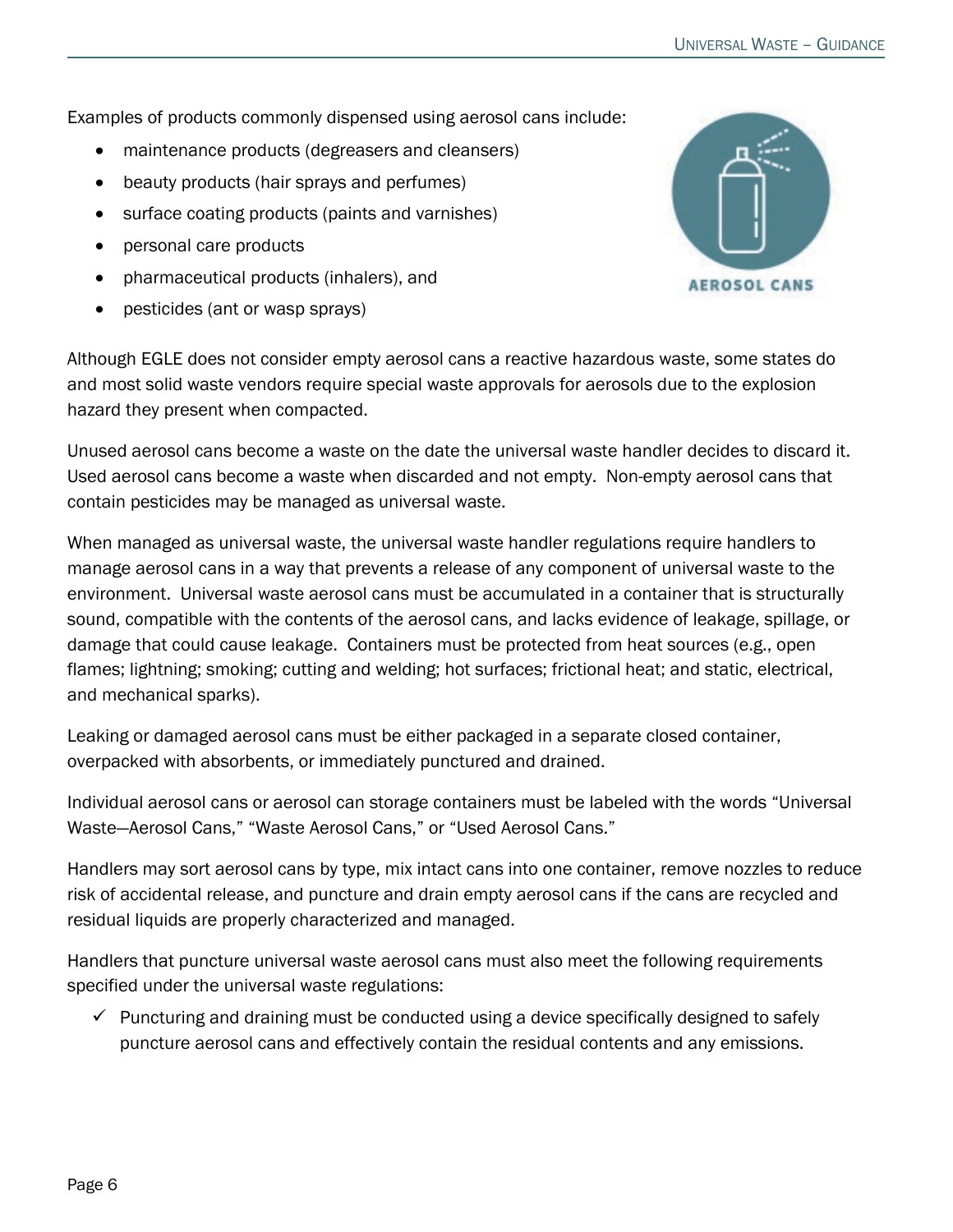- $\checkmark$  Handlers must develop and follow a written procedure detailing how to safely puncture and drain aerosol cans. This procedure must address proper assembly, operation, and maintenance of the puncturing unit, segregation of incompatible wastes, and proper waste management practices to prevent fires and releases. Handlers must maintain a copy of the puncturing device manufacturer's instructions onsite and ensure employees operating the device are trained in the proper procedures.
- $\checkmark$  Puncturing must be performed in a manner designed to prevent fires and releases into the environment. This includes, but is not limited to, locating the equipment on a solid, flat surface in a well-ventilated area.
- $\checkmark$  The contents from the waste aerosol can or puncturing device are immediately transferred to a container or tank that meets requirements of [hazardous waste rules that apply to the site's](https://www.michigan.gov/egle/-/media/Project/Websites/egle/Documents/Programs/MMD/Hazardous-Waste/Hazardous-Waste-Generator-Cagetory-Accumulation-Requirements.pdf)  [generator status](https://www.michigan.gov/egle/-/media/Project/Websites/egle/Documents/Programs/MMD/Hazardous-Waste/Hazardous-Waste-Generator-Cagetory-Accumulation-Requirements.pdf) or the [liquid industrial by-products generator requirements.](https://www.michigan.gov/egle/-/media/Project/Websites/egle/Documents/Programs/MMD/LIB/LIB-Generator-Guidance.pdf)
- $\checkmark$  Handlers must determine if the contents from the emptied aerosol cans are hazardous waste. Any hazardous waste generated from puncturing the cans is subject to all hazardous waste regulations, and the handler is considered the generator of the hazardous waste.
- $\checkmark$  Handlers must have a written procedure for cleaning up spills or leaks of the contents of the aerosol cans. A spill cleanup kit must be provided, and all spills or leaks must be cleaned up promptly.

Universal waste generators may also puncture and drain non-empty universal waste aerosol cans, but secondary universal waste handlers cannot unless they are a universal waste destination facilities licensed under the hazardous waste regulations. Air permitting and hazardous waste licensing is required in some cases prior to installing aerosol can puncturing process equipment. For details on additional regulations that apply to puncturing beyond the universal waste rules, please see the [aerosol can puncture guide.](https://www.michigan.gov/egle/-/media/Project/Websites/egle/Documents/Programs/MMD/Hazardous-Waste/Aerosol-Can-Recycling-System.pdf)

#### **ANTIFREEZE**

Antifreeze is a mixture of water, coolant, and additives. It is used to protect engines and other equipment against overheating and corrosion and also from freezing in low temperatures. It is also used as a deicing agent for airplanes. The two most common coolants used in antifreeze are ethylene glycol and propylene glycol. Most antifreeze is nonhazardous and may be managed as a [liquid](https://www.michigan.gov/egle/-/media/Project/Websites/egle/Documents/Programs/MMD/LIB/LIB-Generator-Guidance.pdf)  [industrial by-product.](https://www.michigan.gov/egle/-/media/Project/Websites/egle/Documents/Programs/MMD/LIB/LIB-Generator-Guidance.pdf) However, sometimes antifreeze becomes a hazardous waste because it contains:

- Regulated concentrations of lead or cadmium that leached from a radiator.
- Regulated concentrations of benzene from gasoline that leaked into the antifreeze.
- Listed solvents from over-spraying aerosol products such as brake and carburetor cleaners that get into the antifreeze.
- Other hazardous wastes that were missed with the antifreeze.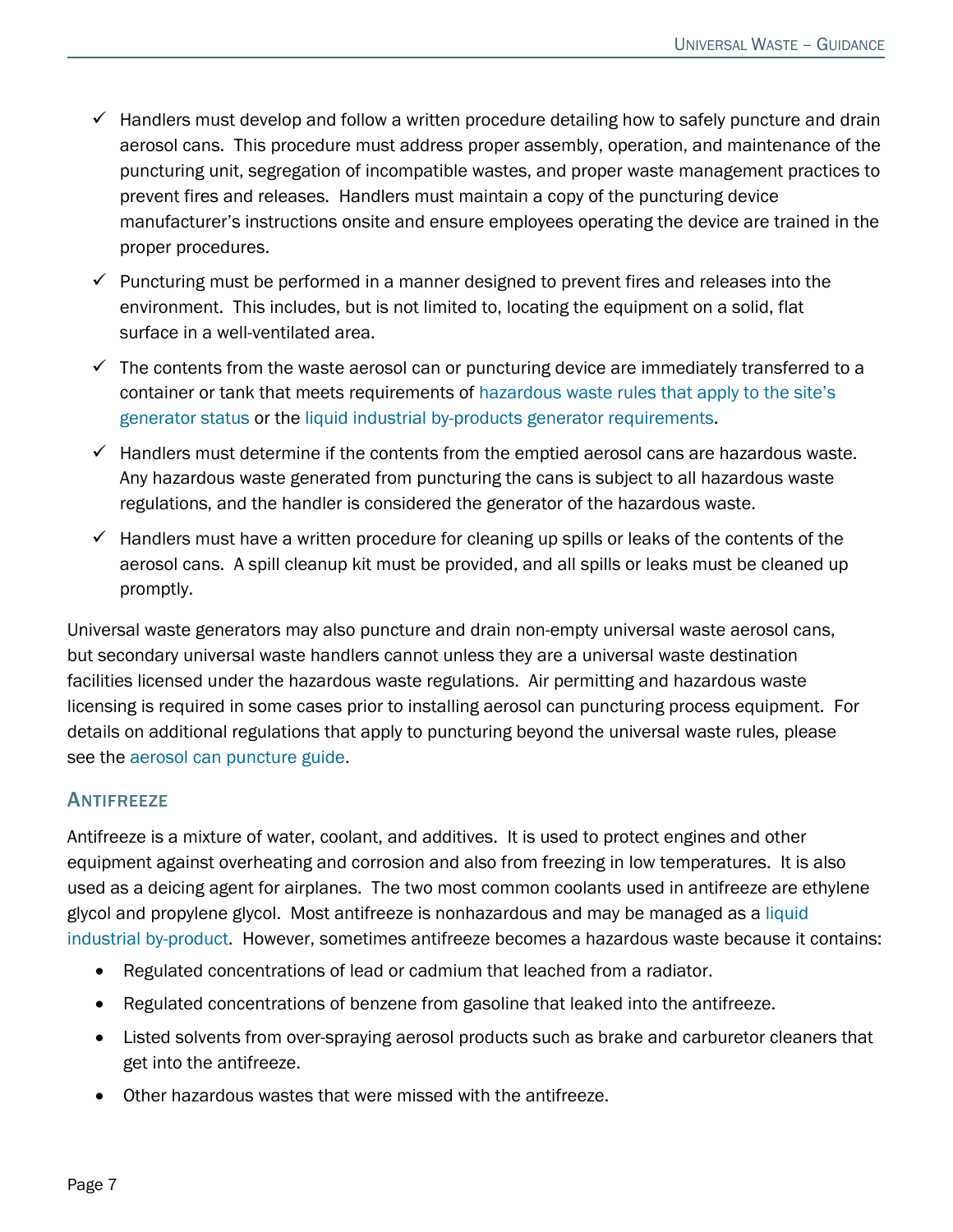If a company assumes or specifically knows its antifreeze is hazardous and manages it as a universal waste, it must be managed to meet the universal waste handler requirements, in addition to the requirements for managing [liquid industrial byproducts.](https://www.michigan.gov/egle/-/media/Project/Websites/egle/Documents/Programs/MMD/LIB/LIB-Generator-Guidance.pdf) Containers and tanks must be labeled with words "Universal Waste Antifreeze," "Waste Antifreeze," or "Used Antifreeze." The containers must be kept closed, except to add or remove universal waste. The containers must be structurally sound, compatible with the antifreeze, and lack evidence of leakage, spillage, or damage that could cause leakage under reasonably foreseeable conditions. Storage tanks must meet additional requirements in [40 C.F.R. part 265, subpart J,](https://www.ecfr.gov/cgi-bin/text-idx?node=sp40.28.265.j&rgn=div6) except for 40 C.F.R. §§265.197(c), 265.200, and 265.201, which includes, but not limited to:

- Professional engineer certifications required for new tank systems and integrity assessments of existing tank systems.
- Inspections at least once each operating day.
- Secondary containment.
- General operating requirements.

Any spills must be immediately clean up, properly characterized and disposed.

#### **BATTERIES**

A battery is a device with one or more electrically connected electrochemical cells that is designed to receive, store, and deliver electric energy. An electrochemical cell is a system that consists of an anode, a cathode, an electrolyte, and any connections that are needed to allow the cell to deliver or receive electrical energy. The term battery also includes an intact, unbroken battery from which the electrolyte has been removed.

A *used* battery becomes a waste when it is discarded. An *unused* battery becomes a waste when the handler decides to discard it. Batteries must be managed in a way that prevents releases to the environment. Batteries that show evidence of leakage, spillage or damage that could cause a leakage must be placed in a container that is closed, structurally sound, compatible with the contents of the battery, and lacks evidence of leakage, spillage or damage that could cause a leakage.

Handlers are allowed to conduct the following activities with batteries that are intact:

- Sort batteries by type.
- Mix battery types in one containers.
- Discharge batteries to remove the electric charge.
- Regenerate used batteries.
- Disassemble batteries or battery packs into individual batteries.
- Remove electrolyte.
- Remove batteries from discarded consumer products.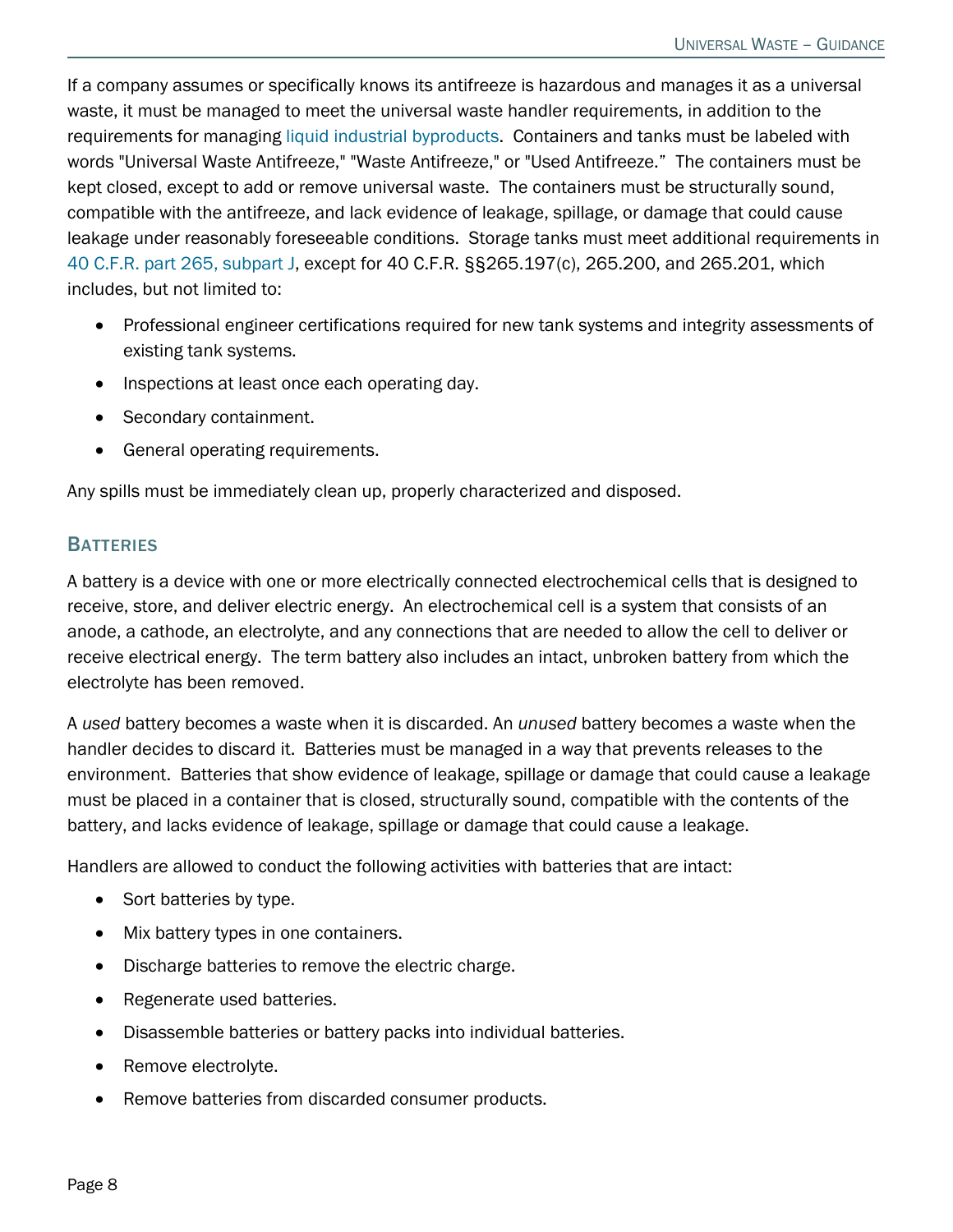If a handler removes electrolytes from universal waste batteries, the handler must determine if the electrolyte exhibits a characteristic of hazardous waste. If it exhibits a characteristic of hazardous waste, it is a newly generated waste and not a universal waste and must be managed as a hazardous waste.

Universal waste batteries (e.g., each battery) or a container in which the batteries are contained must be labeled with any of the following: "Universal Waste-Battery(ies)" or "Waste Battery(ies)" or "Used Battery(ies)."

Lead acid batteries are banned from disposal in Michigan's landfills and incinerators and are normally handled under Rule 804 of the Part 111 rules, instead of the universal waste rule. Under Rule 804, the company must characterize the waste batteries and meet [LDRs](https://www.michigan.gov/documents/deq/deq-oea-wastecharacterization-ch4_498088_7.pdf) including having the one-time notice/certification on file. The LDR does not apply to VSQGs. When being recycled, the battery volume is not included when determining generator category. It is not necessary to use hazardous waste manifests when shipping the used lead acid batteries to a recycler, nor hire a permitted and registered hazardous waste transporter. In addition, there is no time limit in the state regulations on how long you may store the lead acid batteries before shipping. There may be local ordinances that have time limits or other requirements. Shipments need to meet the US DOT transportation requirements unless it meets an exception in 49 CFR 173.159.

#### CONSUMER ELECTRONICS

Consumer electronics are devices run by electricity containing circuit boards commonly found in offices and homes such as computers, printers, fax machines, telephones, printers, televisions, etc. Cathode ray tubes (CRTs) from equipment like computers and televisions may be handled as either consumer electronics or electric lamps universal waste. Consumer electronics include intact devices. Dismantled electronics do not qualify for management as a universal waste.

Consumer electronics must be managed in a manner that prevents breakage or a release by containing the consumer electronics in packaging that will prevent breakage during normal handling conditions. Handlers must properly contain, classify, and dispose of releases of consumer electronics and their residues.

The outer packaging or a container must be labeled with the words "Universal Waste Electronics" or "Universal Waste Consumer Electronics."

Handlers may do any of the following under the universal waste regulation:

- Repair electronics for potential redirect reuse.
- Remove other universal waste, e.g., batteries from the electronics.
- Remove individual modular components for direct reuse.
- Wipe hard drives to destroy data.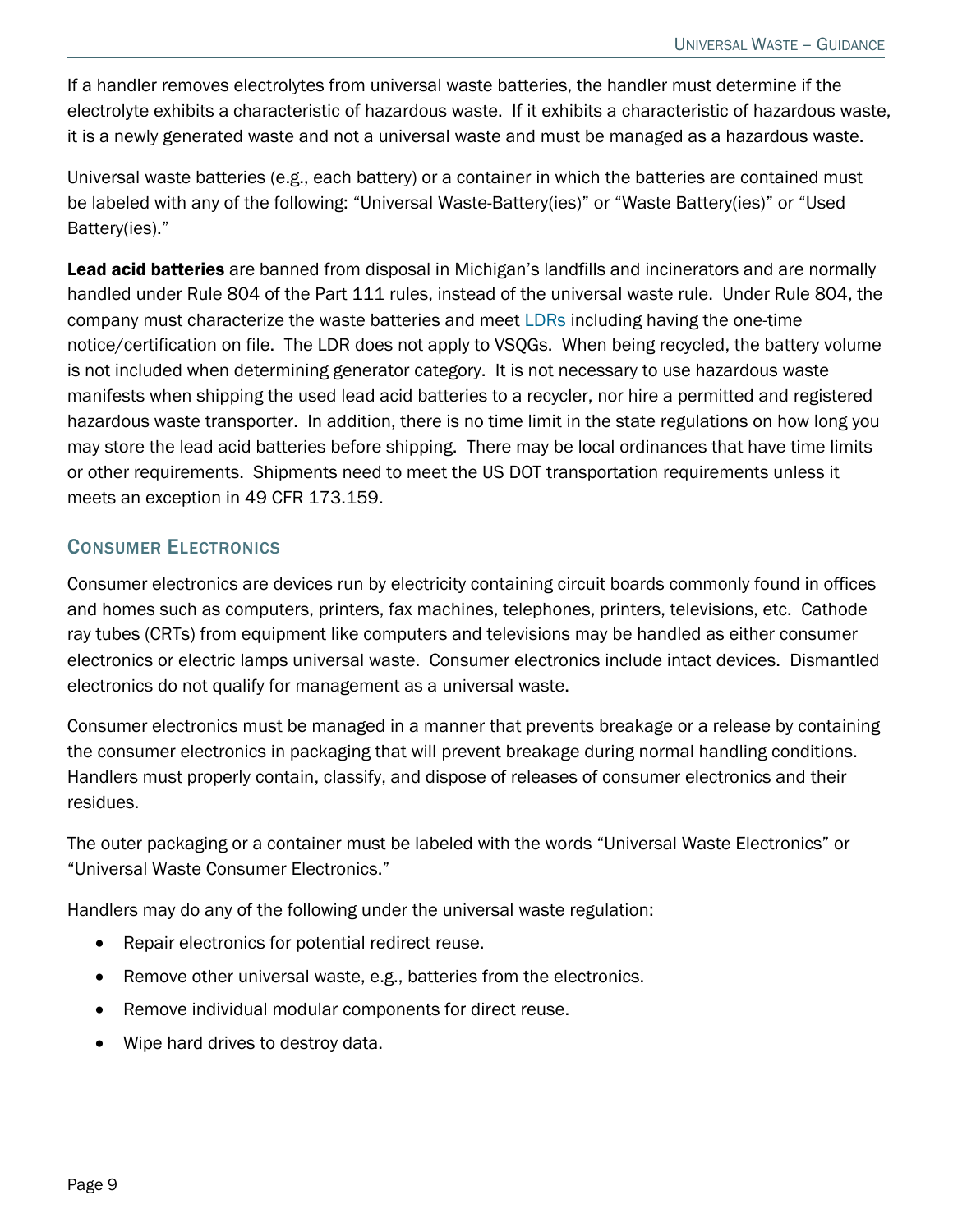To find recyclers, search the [Recycled Materials Market Directory](https://www.michigan.gov/egle/about/organization/Materials-Management/Recycling/recycled-material-market-directory) for electronics or see the EGLE list of registered electronic recyclers at [Michigan.gov/EGLEEWaste.](http://www.michigan.gov/EGLEEwaste) Many electronic waste 'recyclers' are actually universal waste handlers that resell refurbished equipment and components. However, if a recycler is processing electronic waste, please contact the Materials Management Division [District](http://www.michigan.gov/deq/0%2C1607%2C7-135-3306_3329-12306--%2C00.html)  [Office t](http://www.michigan.gov/deq/0%2C1607%2C7-135-3306_3329-12306--%2C00.html)o discuss operations to determine if additional permits are needed.

#### DEVICES CONTAINING ELEMENTAL MERCURY

A thermostat is a temperature control device that contains elemental mercury in an ampule attached to a bimetal sensing element and includes mercury-containing ampules that have been removed from the temperature control device. Other device containing elemental mercury include mercury thermometers, vehicle switches, and sphygmomanometers.

A *used* thermostat, mercury switch, or other device containing only elemental mercury as its hazardous waste constituent becomes a waste on the date it is discarded. An *unused* device becomes a waste on the date the handler decides to discard it.

The universal waste regulations do not apply to mercury that was removed from devices or ampules (e.g., mercury collected in a container). Facilities will need to manage that mercury under the hazardous waste rules that apply to their generator status.

Mercury-containing equipment with non-contained elemental mercury or that shows evidence of leakage, spillage, or damage that could cause leakage must be placed in a container that is closed, structurally sound, compatible with the contents of the device, lacks evidence of leakage, spillage or damage that could cause leakage or releases of mercury or other hazardous constituents to the environment, and reasonably designed to prevent the escape of mercury into the environment by volatilization or any other means.

Handlers may remove mercury-containing ampules from if the following conditions are met:

- $\checkmark$  Ampules are removed and managed in a manner designed to prevent breakage.
- $\checkmark$  Removed the ampules only over or in a containment device.
- $\checkmark$  A mercury clean-up system is readily available to immediately transfer any mercury resulting from spills or leaks to a container.
- $\checkmark$  Any mercury resulting from spills or leaks from broken ampules are immediately transferred from the containment device to a container.
- $\checkmark$  The area in which ampules are removed is well ventilated and monitored to ensure compliance with OSHA exposure levels for mercury.
- $\checkmark$  Employees removing ampules are thoroughly familiar with proper waste mercury handling and emergency procedures.
- $\checkmark$  Removed ampules are stored in closed, non-leaking containers that are in good condition.
- $\checkmark$  Removed ampules are packed in the container with packing materials adequate to prevent breakage during storage, handling, and transportation.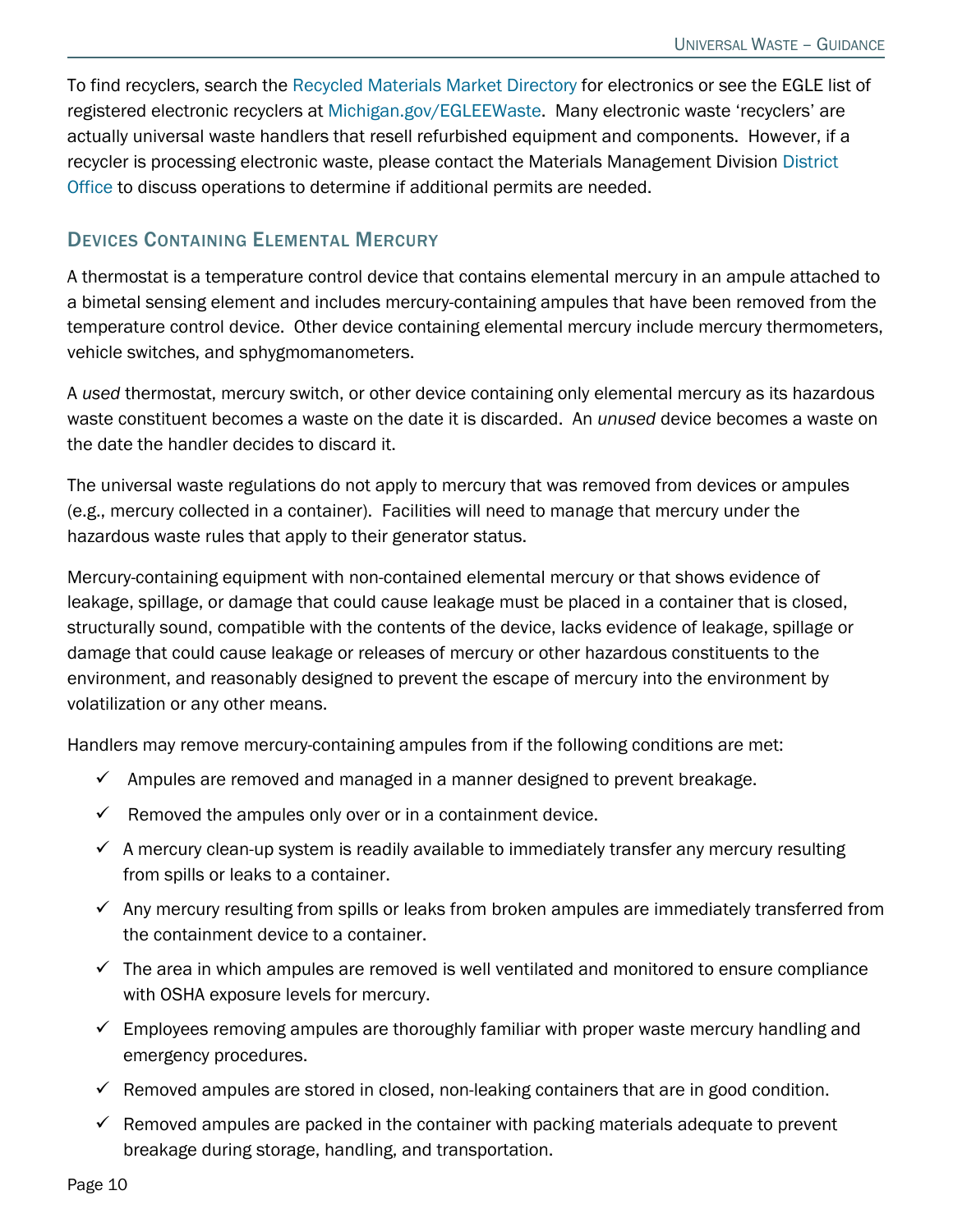If the handler removes the original housing that holds mercury in devices that do not contain ampules, the handler must immediately seal the original housing to prevent a mercury release and follow the ampule management requirements discussed above.

Handlers must determine if mercury clean-up residues resulting from spills or leaks or any solid waste generated as a result of the removal of mercury-containing ampules or housings exhibit characteristics of hazardous waste. If these materials exhibit a characteristic of hazardous waste, they must be managed in compliance with all [hazardous waste rules that apply to their generator status.](https://www.michigan.gov/egle/-/media/Project/Websites/egle/Documents/Programs/MMD/Hazardous-Waste/Hazardous-Waste-Generator-Cagetory-Accumulation-Requirements.pdf) The handler is considered the generator of the mercury residues, and/or other spill clean-up waste.

Universal waste mercury-containing equipment (i.e., each device), or a container in which the equipment is contained, must be labeled, or marked clearly with "Universal Waste - Mercury-Containing Equipment," or "Waste Mercury-Containing Equipment," or "Used Mercury-Containing Equipment."

A universal waste mercury-containing thermostat or container containing only universal waste mercurycontaining thermostats, must be labeled, or marked clearly with "Universal Waste - Mercury Thermostat(s)," or "Waste Mercury Thermostat(s)," or "Used Mercury Thermostat(s)."

#### LAMPS

A lamp is the bulb or tube portion of a lighting device specifically designed to produce radiant energy, most often in the ultraviolet, visible, and infrared regions of the electromagnetic spectrum. Common lamps include fluorescent, high intensity discharge, sodium vapor, mercury vapor, neon, and incandescent lamps, light emitting diode, and cathode ray tubes (CRTs) from computers and televisions. A company may choose to handle CRTs as consumer electronics or electric lamp universal waste in Michigan.

*Used lamps* become waste on the date the handler permanently removes it from its fixture. *Unused lamps* become waste on the date the handler decides to discard it.

Lamps must be managed in manner that prevents releases to the environments and must be stored in packages that are structurally sound, adequate to prevent breakage, compatible with the contents of the of the lamps, closed, and lack evidence of leakage, spillage, or damage that leakage or releases of mercury or other hazardous constituents to the environment.

Handlers must immediately clean up and place any lamp that is broken in packaging and place any lamp that shows evidence of breakage, leakage, or damage that could cause the release of mercury or other hazardous constituents to the environment in packaging that is structurally sound, adequate to prevent breakage, compatible with the contents of the of the lamps, closed, and lack evidence of leakage, spillage or damage that leakage or releases of mercury or other hazardous constituents to the environment. Broken lamps generally cannot be handled as universal waste in Michigan. Additionally, many recyclers only want to handle unbroken/uncrushed lamps. If you are managing lamps as a universal waste and experience incidental breakage while handling, if the container remains intact and closed, preventing any release, contact your universal waste handler to determine whether they can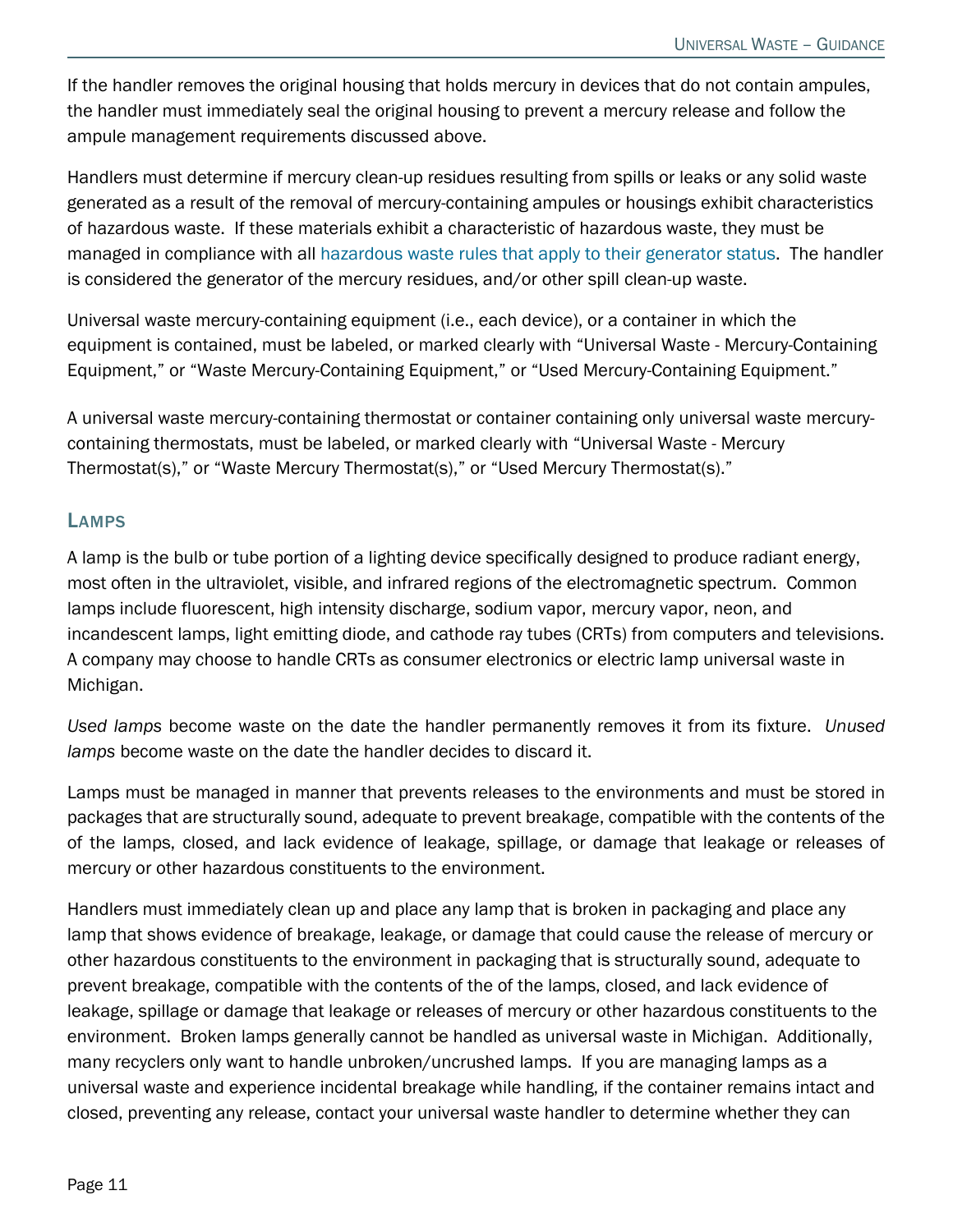accept your waste and any additional requirements you must take to ensure proper handling upon receipt.

Individual lamps or storage containers must be labeled with the words "Universal Waste Lamp(s)" or "Waste Lamp(s)" or "Used Lamp(s)."

Do not crush or break the lamps. Operating a lamp crushing device (sometimes called drum top crusher) requires a permit from the Air Quality Division and there are additional hazardous waste requirements. Once the lamps are broken, they cannot be managed as universal waste.

#### **PESTICIDES**

A pesticide is a substance or mixture of substances intended for preventing, destroying, repelling, or mitigating any pest, or intended for use as a plant regulator, defoliant, or desiccant.

Recalled, suspended, and cancelled pesticides, and unused pesticides that have not been recalled but are collected and managed as part of a waste pesticide collection program may be managed as a universal waste. *Recalled, suspended, and cancelled* pesticides become a waste on the first date on which the generator agrees to participate in the voluntary or mandatory recall and the person conducting the recall decides to discard it. An *unused* pesticide becomes a waste on the date the generator decides to discard it.

When managed as universal waste, handlers must manage pesticides in a way that prevents a release or any component of universal waste to the environment. Universal waste pesticides must be contained in one or more of the following:

- A container that is closed, structurally sound, compatible with the pesticide, and lacking evidence of leakage, spillage or damage that could cause leakage.
- An overpacked container that is closed, structurally sound, compatible with the pesticide, and lacking evidence of leakage, spillage or damage that could cause leakage.
- A tank that meets the requirements of [40 CFR part 265 subpart J.](https://www.ecfr.gov/cgi-bin/text-idx?node=sp40.28.265.j&rgn=div6)
- A transport vehicle or vessel that is closed, structurally sound, compatible with the pesticide; and lacking evidence of leakage, spillage or damage that could cause leakage.

A container (or multiple container package unit), tank, transport vehicle or vessel in which recalled universal waste pesticides are contained is labeled or marked clearly with the label that was on or accompanied the product as sold or distributed and the words "Universal Waste—Pesticide(s)" or "Waste Pesticide(s)."

#### PHARMACEUTICALS

Pharmaceuticals are chemical formulations used in the diagnosis, cure, mitigation, treatment, therapy, or prevention of disease in humans or animals. A pharmaceutical becomes a waste when it can no longer be administered to a patient and must be discarded.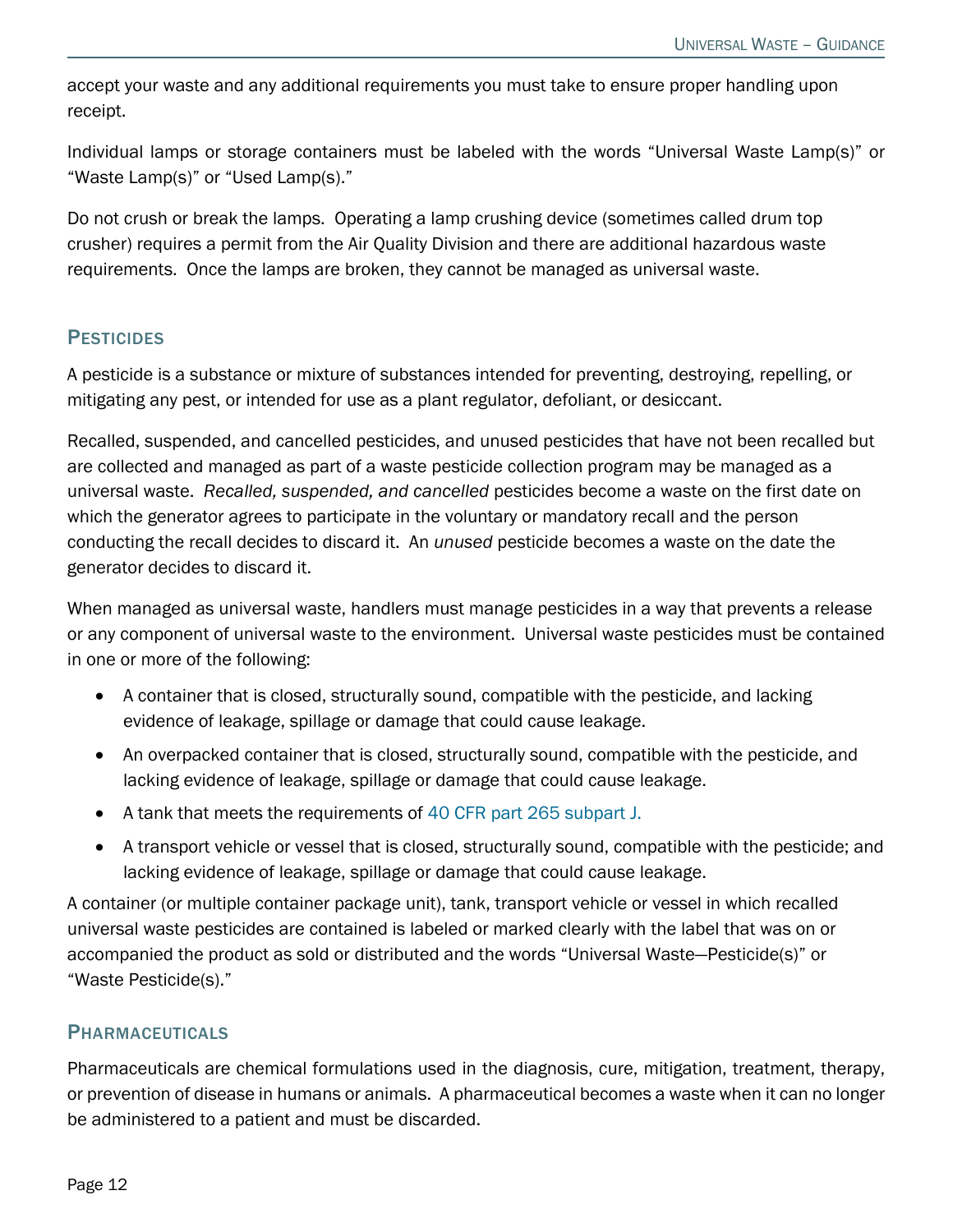Universal waste pharmaceuticals must be accumulated in a manner that prevents release. They must be placed in containers that remain closed, except to add or remove waste and the containers are to be labeled with the words "Universal Waste Pharmaceuticals." The container must be structurally sound, compatible with the waste, and lack evidence of leakage, spillage, or damage that could cause leakage under reasonably foreseeable circumstances. If a container does not meet these conditions, it is to be overpacked in a container that does meet these conditions. Incompatible pharmaceuticals must be segregated by adequate distance to prevent the contact of incompatible materials. If a release of pharmaceuticals or component of pharmaceuticals occurs, the release must be immediately cleaned up and properly characterized for disposal. Spill and clean-up waste cannot be managed as a universal waste pharmaceutical.

Universal waste pharmaceutical handlers can disassemble packaging and sort pharmaceuticals.

Michigan is the only state with pharmaceuticals designated as a universal waste type. Consequently, when managing universal waste pharmaceuticals in Michigan, they can be documented on a shipping document and transported within Michigan by an authorized liquid industrial by-products transporter to another universal waste handler. If the shipping only contains *solid* pharmaceuticals, no documentation is required and an EGLE permitted and registered transporter is not required. However, when shipping universal waste pharmaceuticals out of state, both solids and liquids, the shipment must be documented on a uniform hazardous waste manifest and transported by a permitted and registered hazardous waste transporter to a licensed hazardous waste disposal facility. Michigan recommends noting in Box 14 of the manifest that the shipment was managed as a universal waste when managed in Michigan. This helps verify that the weight of the shipment is not included when making a generator category determination.

On February 22, 2019, the United States Environmental Protection Act issued new federal hazardous waste rules for managing hazardous waste pharmaceuticals in healthcare. The federal rulemaking prohibits healthcare providers nationally from sewering hazardous waste pharmaceuticals for disposal as of August 18, 2020. Michigan has until February 22, 2022, to adopt the other mandatory provisions in the rules into Michigan's hazardous waste rules and abandon the designation of pharmaceuticals as a universal waste. Until the federal rules are formally adopted and become effective, pharmaceuticals may be managed as a universal waste in Michigan.

For additional information on handling pharmaceuticals now, and after Michigan adopts the new federal rulemaking, please see the following resources:

- [Handling Unwanted Pharmaceuticals and their Containers in Healthcare](https://www.michigan.gov/egle/-/media/Project/Websites/egle/Documents/Programs/MMD/Drug-Disposal/Handling-Unwanted-Pharmaceuticals.pdf)
- [Recorded Webinar on Existing and Proposed Pharmaceutical Waste Regulations](https://register.gotowebinar.com/recording/8756799053229005060)
- [Webinar Notes Reflecting Proposed and Final Federal Rules for Pharmaceutical Waste](https://www.michigan.gov/egle/-/media/Project/Websites/egle/Documents/Events/Waste-Series/notes-PharmWaste.pdf)
- [Notice on Sewer Ban for Hazardous Waste Pharmaceuticals under New National Rules for](https://www.michigan.gov/opioids/nel/panel-news/news/new-national-rules-for-healthcare-governing-pharmaceutical-disposal-start-august-21-2019)  **Healthcare**
- [MHA Healthcare Pharmaceutical Waste Management Guide](https://www.michigan.gov/egle/-/media/Project/Websites/egle/Documents/Programs/MMD/Hazardous-Waste/Pharmaceutical-Waste-Management-Guide.pdf)
- MHA Guide Example Pharmaceutical Posting